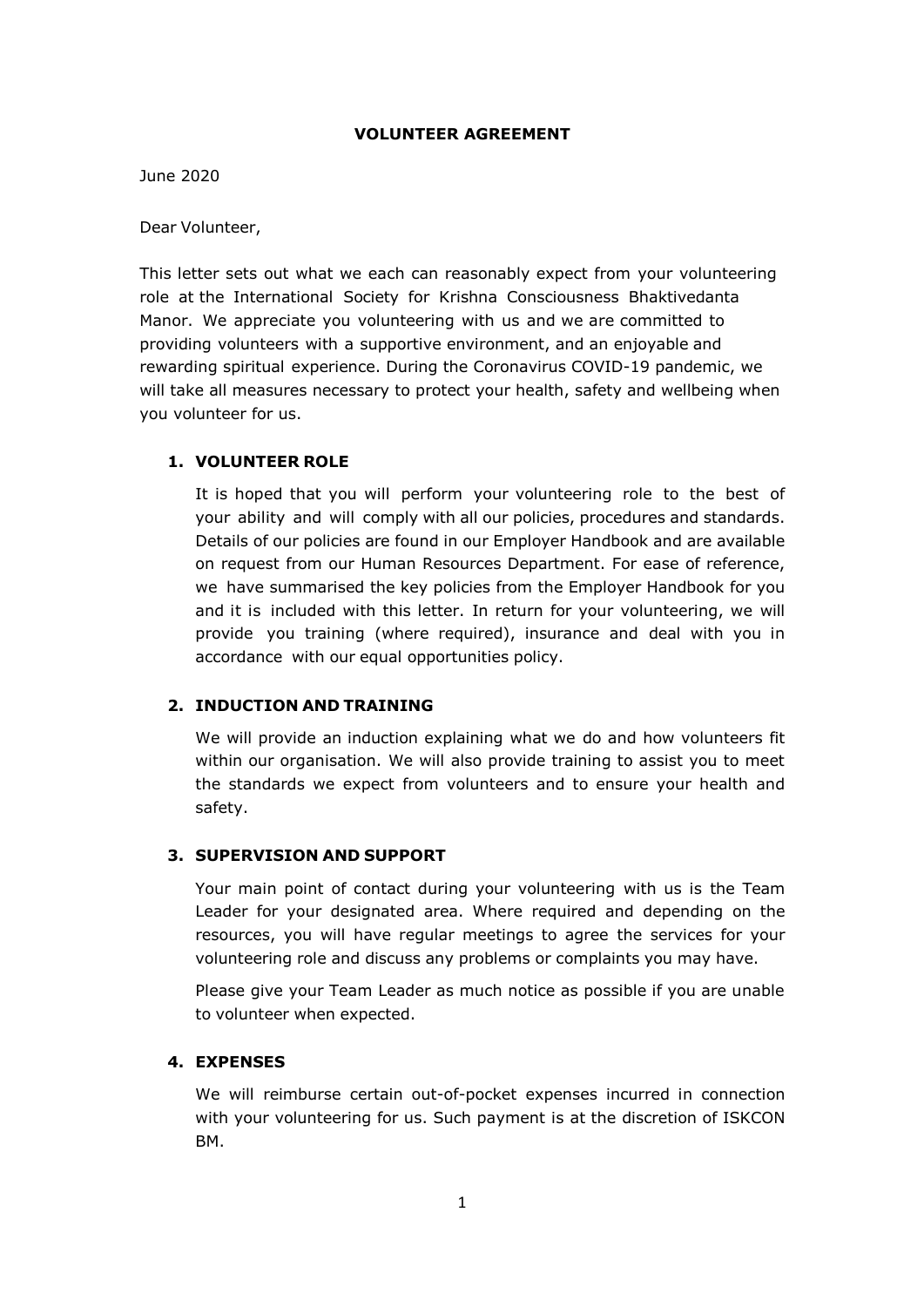#### **5. INSURANCE**

We will provide adequate insurance cover for you while you are undertaking voluntary work approved and authorised by us.

#### **6. CONFIDENTIALITY**

- 6.1 In the course of providing your volunteering services, you may have access to Confidential Information relating to ISKCON Bhaktivedanta Manor to our donors, how we carry out our charitable work, and if you are carrying out health checks on visitors, you will have access to their health information. We expect you not to use or disclose this information to any person either during your volunteering with us or at any time afterwards.
- 6.2 The right to privacy is essential to ensure that there is trust and confidence in the organisation.
- 6.3 ISKCON Bhaktivedanta Manor recognises that the principle of confidentiality should extend to any information about the internal affairs of the organisation and should be adhered to by trustees, staff and volunteers.
- 6.4 Any volunteer has the right to expect that any information imparted by them will be used for the purpose for which it was given and should not be released to any other, inside or outside the organisation, without their consent.
- 6.5 This clause 6 will apply to, including but not limited to, all personnel records for staff and volunteers, donors including information obtained through recruitment procedures.
- 6.6 Breach of confidence is likely to result in ISKCON Bhaktivedanta Manor terminating your services and commencing legal action where it has grounds to do so.

### **7. LEAVING**

Depending on the role you perform, we ask that you give us as much notice as possible if you want to stop volunteering with us.

#### **8. UNDER 18-YEAR-OLD VOLUNTEERS**

Under 18-year-olds shall not be allowed to volunteer during the Coronavirus COVID-19 pandemic.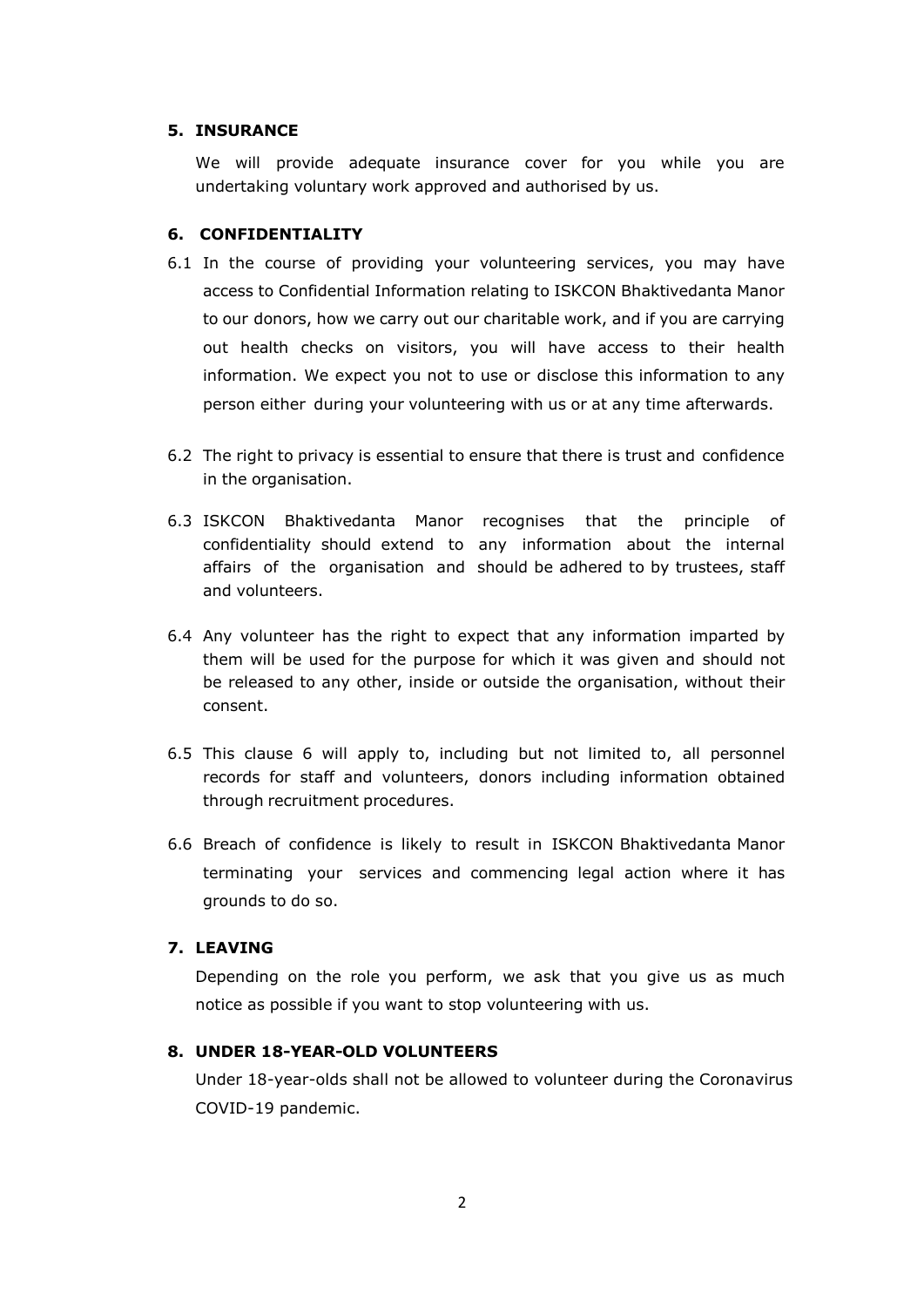# **9. VOLUNTEERING SAFELY**

When you volunteer with us, you must:

- Be assessed as fit to Volunteer after completing the 'Screening Questionnaire' attached under Appendix 1 of this Agreement
- Read our risk assessments and be aware of the controls we have in place to reduce the transmission of COVID-19 and raise any concerns immediately with your Team Leader
- Strictly follow the [guidance on hand washing and hygiene](https://www.nhs.uk/live-well/healthy-body/best-way-to-wash-your-hands/) required of you
- Maintain 2m social distancing
- Comply with all our policies, procedures and instruction

# **10. DATA PROTECTION**

We collect and process your personal data for the purpose of volunteering. We are committed to being transparent about how we collect and use that data in meeting our data protection obligations as a Data Controller.

Any health information we collect about you is limited to the information set out under Appendix 1 of this Agreement and will be processed for the purpose of determining whether you can volunteer with us during the COVID-19 Coronavirus pandemic.

This Agreement is binding in honour only, is not intended to be a legally binding contract between us and may be cancelled at any time at the discretion of either party. Neither of us intends any employment relationship to be created either now or at any time in the future. Please acknowledge that you understand the contents of this letter by signing, dating and returning the enclosed copy.

Yours sincerely,

Knoguma davi davi

Gamdas

........................................................ Krishnapurna Devi Dasi Head of Volunteer Care Council ISKCON Bhaktivedanta Manor

Gauri Das Managing Director ISKCON Bhaktivedanta Manor

..........................................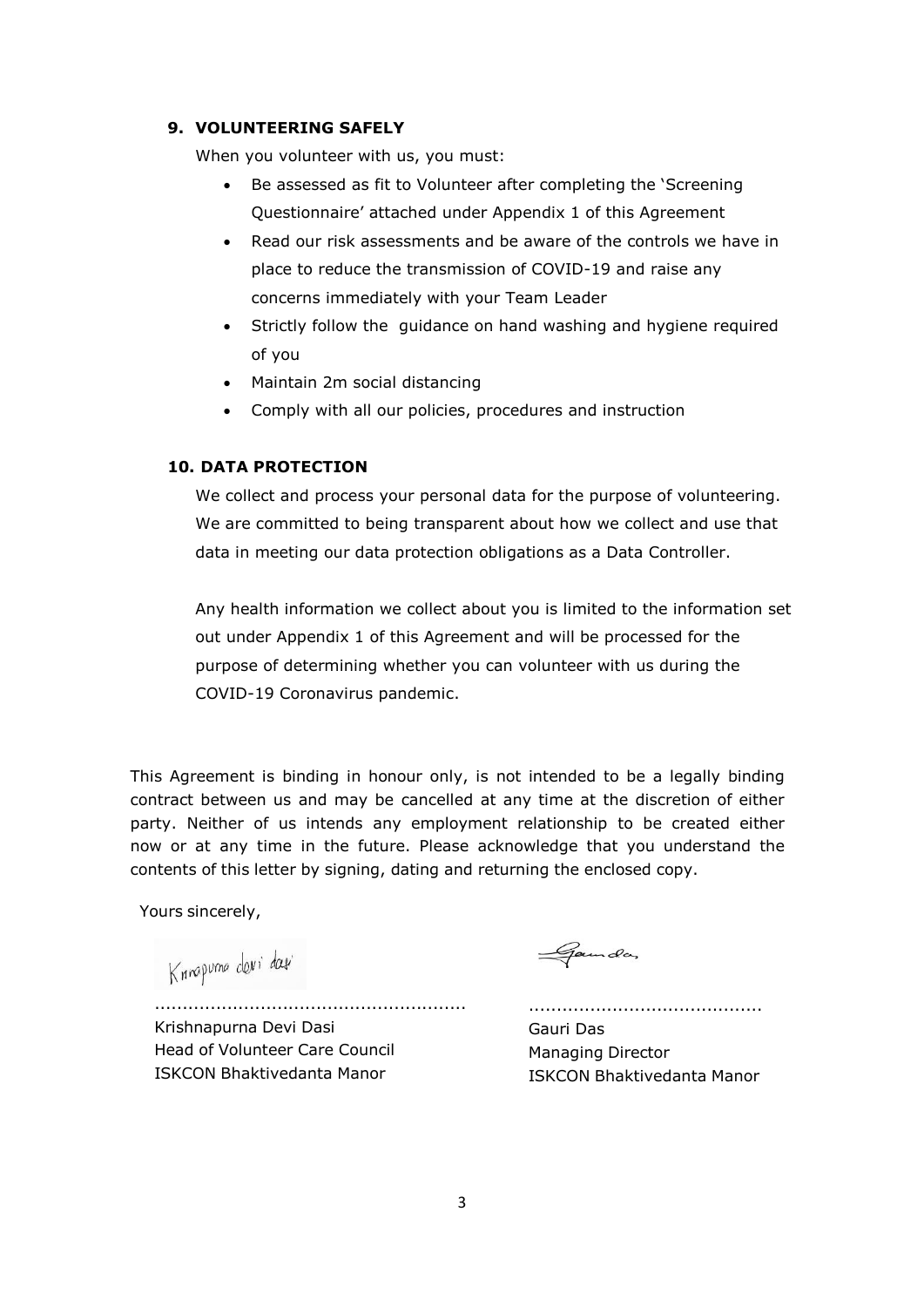### **VOLUNTEER SIGNATURE/ CONFIRMATION**

### **Sign here if you are over 18 years old\***

I have read and understand the contents of the Volunteer Agreement.

………………………………………………………………….

**Signature** 

Print Name:

Address:

Date:

*\* Where it is not possible for you to sign and return this Agreement to the VCC, you may send a confirmation to: [volunteer@krishnatemple.com,](mailto:volunteer@krishnatemple.com) stating that:*

- *1. you have read and understood the contents of the Volunteer Agreement;*
- *2. you are happy to volunteer according to the terms of the Volunteer Agreement; and*
- *3. you have answered 'no' to all questions on the Screening Questionnaire.*